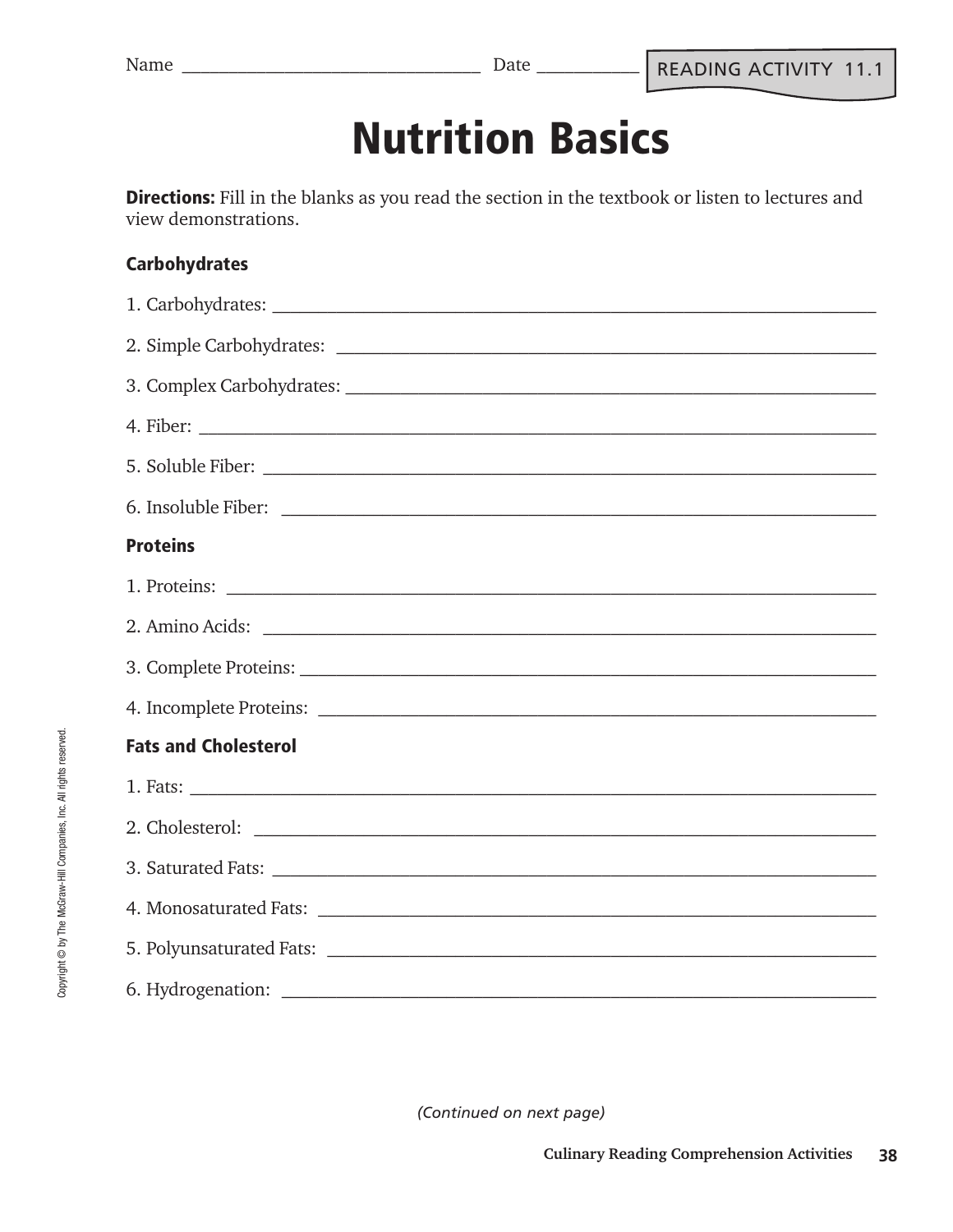### **Nutrition Basics, continued**

### **Vitamins**

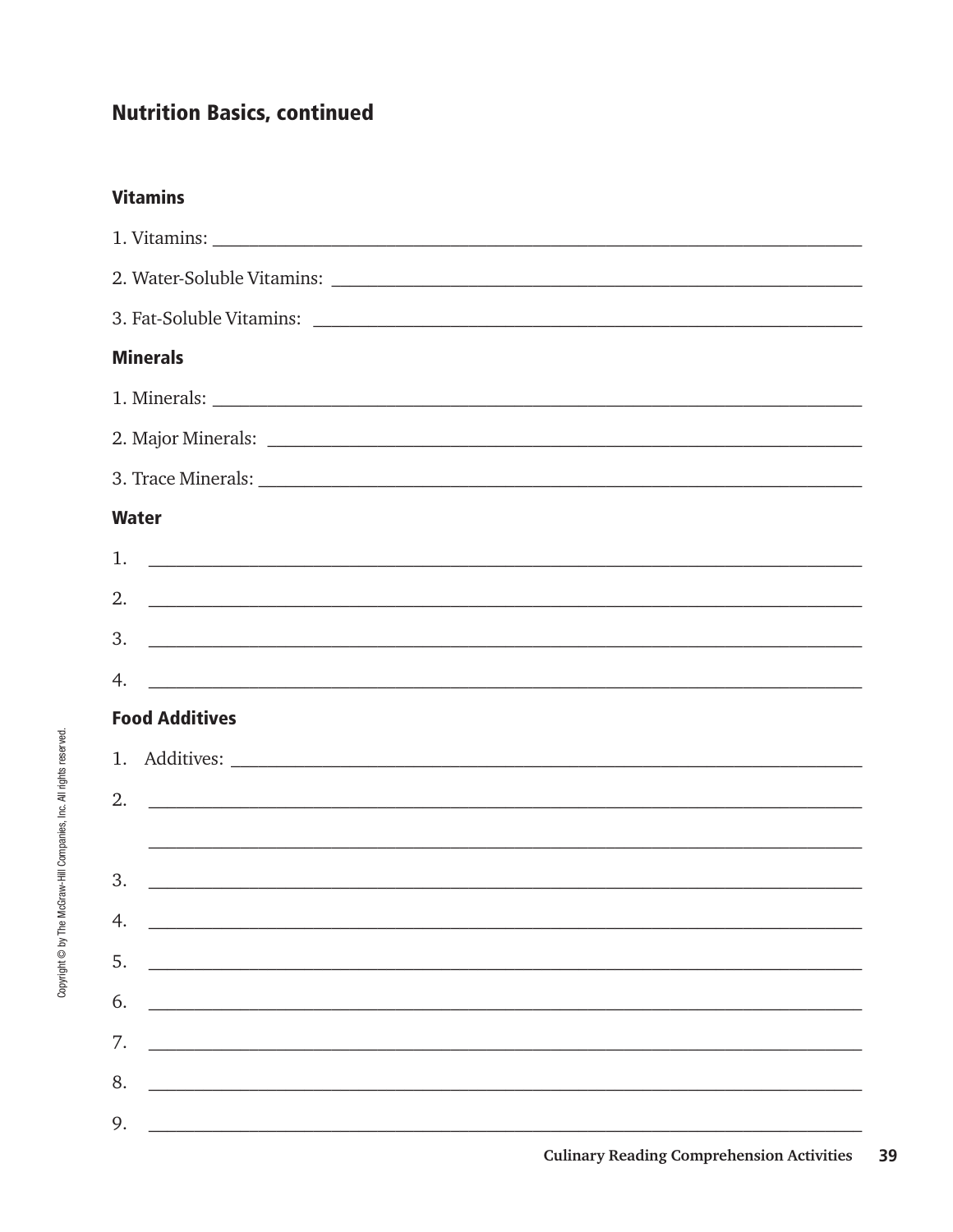# **Meal Planning Guidelines**

Directions: Fill in the blanks as you read the section in the textbook or listen to lectures and view demonstrations.

#### **Government Guidelines**

| 4.<br><u> Alexandro de la contrada de la contrada de la contrada de la contrada de la contrada de la contrada de la co</u> |  |                             |  |  |  |  |
|----------------------------------------------------------------------------------------------------------------------------|--|-----------------------------|--|--|--|--|
| <b>Meeting Dietary Needs</b>                                                                                               |  |                             |  |  |  |  |
| 1. Influenced by:                                                                                                          |  |                             |  |  |  |  |
|                                                                                                                            |  | c) $\overline{\phantom{a}}$ |  |  |  |  |
|                                                                                                                            |  |                             |  |  |  |  |
|                                                                                                                            |  |                             |  |  |  |  |
|                                                                                                                            |  |                             |  |  |  |  |
|                                                                                                                            |  |                             |  |  |  |  |
|                                                                                                                            |  |                             |  |  |  |  |
|                                                                                                                            |  |                             |  |  |  |  |
|                                                                                                                            |  |                             |  |  |  |  |
|                                                                                                                            |  |                             |  |  |  |  |
|                                                                                                                            |  |                             |  |  |  |  |
|                                                                                                                            |  |                             |  |  |  |  |